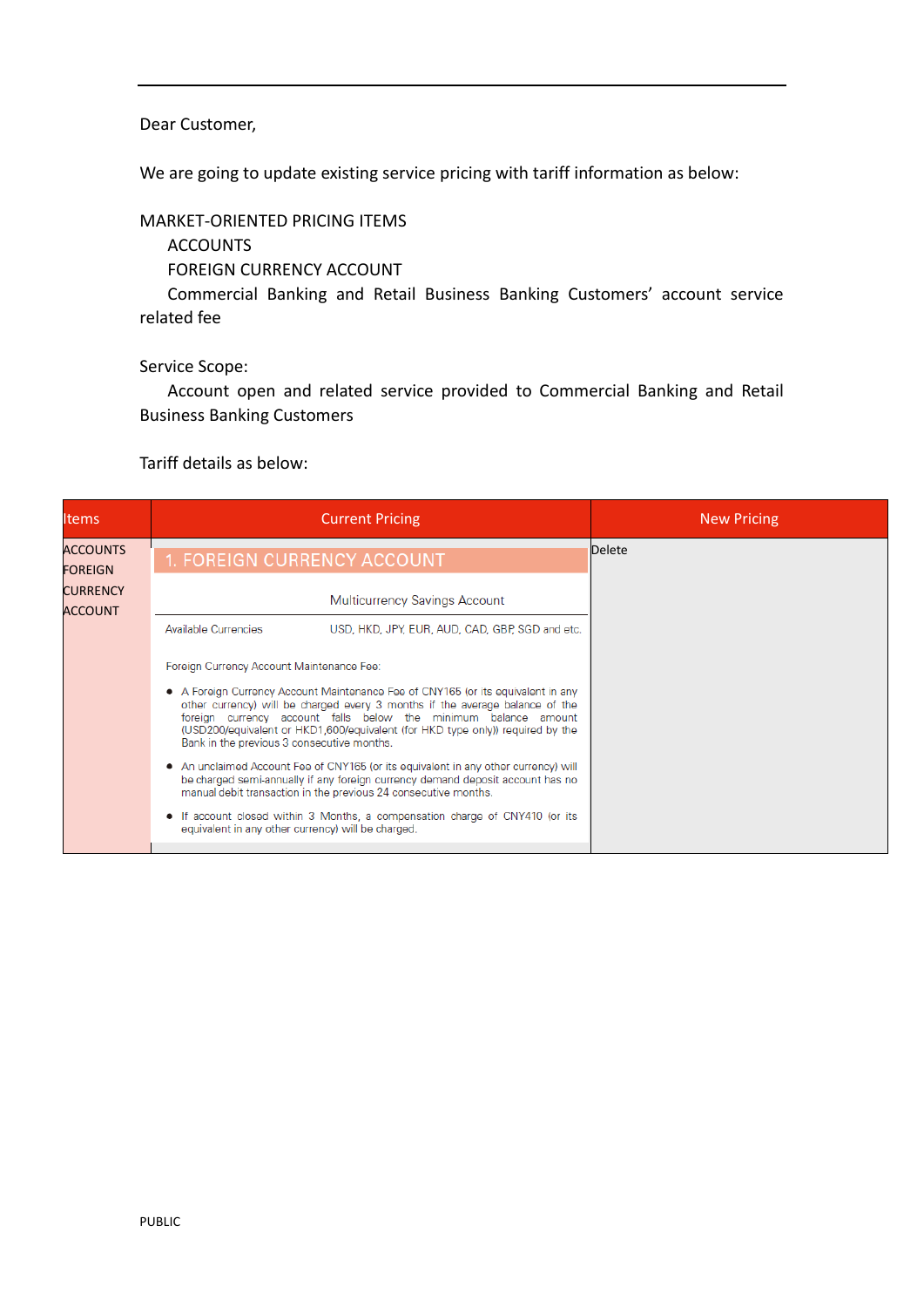| Commercia           |                                                                                                                                                                                                                                                                                                                                                                                                                                       |                         | 1. Commercial Banking Account Service Related      |
|---------------------|---------------------------------------------------------------------------------------------------------------------------------------------------------------------------------------------------------------------------------------------------------------------------------------------------------------------------------------------------------------------------------------------------------------------------------------|-------------------------|----------------------------------------------------|
| <b>Banking</b>      | 2. Commercial Banking and Retail Business Banking                                                                                                                                                                                                                                                                                                                                                                                     |                         | Fee                                                |
| and Retail          | Customers' account service related fee                                                                                                                                                                                                                                                                                                                                                                                                |                         |                                                    |
| <b>Business</b>     | Remark: The Business Vantage accounts listed in session 2.1/2.2/2.3 are Integrated                                                                                                                                                                                                                                                                                                                                                    |                         | 1.1 Account opening fee                            |
| <b>Banking</b>      | Account with relationship manager and support from Specialist and Product Team                                                                                                                                                                                                                                                                                                                                                        |                         | <b>Residential Account</b>                         |
| <b>Customers</b>    | • All charges under this section are collected via customer level.                                                                                                                                                                                                                                                                                                                                                                    |                         | CNY2,000/customer                                  |
| 'account<br>service | The Bank reserves the right to close any account with a zero balance for 6<br>consecutive months.                                                                                                                                                                                                                                                                                                                                     |                         | Non-Residential Account<br>CNY3,500/customer       |
| related fee         | • Monthly average aggregate deposit balance does not include marginal deposit<br>balance.                                                                                                                                                                                                                                                                                                                                             |                         | 1.2 Service fee<br>CNY1,000/month/customer         |
|                     | 2.1 Business Vantage (applicable to its existing Commercial<br>Banking customers only)                                                                                                                                                                                                                                                                                                                                                |                         | If any of requirements listed below is met by      |
|                     |                                                                                                                                                                                                                                                                                                                                                                                                                                       |                         | customer, the bank will waive account service      |
|                     | 2.1.1 Account opening fee                                                                                                                                                                                                                                                                                                                                                                                                             | Not applicable          | fee:                                               |
|                     | 2.1.2 Service fee                                                                                                                                                                                                                                                                                                                                                                                                                     | CNY800/month/customer   |                                                    |
|                     | Minimal Requirement for Business Vantage                                                                                                                                                                                                                                                                                                                                                                                              |                         | customer only maintains one single<br>a.           |
|                     | If customer's monthly average aggregate deposit balance is no less than CNY500,000<br>(or its equivalent in any other currency) in the preceding month, the bank will waive                                                                                                                                                                                                                                                           |                         | account with the bank, and such account            |
|                     | relevant monthly account service fee. Otherwise, the bank will charge relevant monthly                                                                                                                                                                                                                                                                                                                                                |                         |                                                    |
|                     | account service fee as mentioned in 2.1.                                                                                                                                                                                                                                                                                                                                                                                              |                         | is a CNY account; or                               |
|                     | 2.2 Business Vantage Plus / Enhanced BVP (applicable to                                                                                                                                                                                                                                                                                                                                                                               |                         | customer maintains any other account in<br>b.      |
|                     | Commercial Banking customers only)                                                                                                                                                                                                                                                                                                                                                                                                    |                         | addition to one service-fee-free CNY               |
|                     |                                                                                                                                                                                                                                                                                                                                                                                                                                       |                         | account or only maintains foreign                  |
|                     | 2.2.1 Account opening fee                                                                                                                                                                                                                                                                                                                                                                                                             |                         | currency account with the Bank, and in             |
|                     | <b>Residential Account</b>                                                                                                                                                                                                                                                                                                                                                                                                            | CNY2,000/customer       | either case, the daily average of the              |
|                     | Non Residential Account                                                                                                                                                                                                                                                                                                                                                                                                               | CNY3,500/customer       | aggregated deposit balance (excluding              |
|                     | 2.2.2 Service fee                                                                                                                                                                                                                                                                                                                                                                                                                     | CNY1,000/month/customer | marginal deposit balance) of all these             |
|                     | If customer meets the minimal requirement for Business Vantage Plus / Enhanced<br>Business Vantage Plus listed as below, the bank will waive relevant monthly account<br>service fee. Otherwise, the bank will charge relevant monthly account service fee as                                                                                                                                                                         |                         | accounts of the customer is no less than           |
|                     | mentioned in 2.2.                                                                                                                                                                                                                                                                                                                                                                                                                     |                         | CNY1,500,000 (or its equivalent in any             |
|                     | Minimal Requirement for Business Vantage Plus                                                                                                                                                                                                                                                                                                                                                                                         |                         | foreign currency) in the preceding month.          |
|                     | a. Monthly average aggregate deposit balance of no less than CNY1,500,000 (or<br>its equivalent in any other currency) in the past three months                                                                                                                                                                                                                                                                                       |                         |                                                    |
|                     | b. or monthly average total trade turnover (import + export) of no less than<br>CNY500,000 (or its equivalent in any other currency) in the past three months                                                                                                                                                                                                                                                                         |                         | <b>NOTES:</b>                                      |
|                     | c. or foreign exchange (excluding Forward FX deal and payment /collections                                                                                                                                                                                                                                                                                                                                                            |                         | * All fees under this section will be collected at |
|                     | without currency exchange) of no less than CNY1,000,000 (or its equivalent in<br>any other currency) in the past three months                                                                                                                                                                                                                                                                                                         |                         | customer level, regardless of number of            |
|                     | Minimal Requirement for Enhanced BVP                                                                                                                                                                                                                                                                                                                                                                                                  |                         | accounts opened and/or maintained by such          |
|                     | Total Relationship balance "(TBR)" of CNY1,500,000. TBR refers to is the sum of<br>monthly average 1) deposits balance 2) trade turnover 3) foreign exchange (excluding<br>Forward FX deal and payment / collections without currency exchange)                                                                                                                                                                                       |                         | customer with the bank.                            |
|                     | 2.4 Non Business Vantage packaged customers                                                                                                                                                                                                                                                                                                                                                                                           |                         | * Account opening fee is applicable to newly       |
|                     | 2.4.1 Account opening fee                                                                                                                                                                                                                                                                                                                                                                                                             | None                    | onboarding customers who does not maintain         |
|                     | 2.4.2 Service fee                                                                                                                                                                                                                                                                                                                                                                                                                     |                         | any account in the bank previously or who have     |
|                     | Customer can apply one free RMB account; If customer opens any accounts besides                                                                                                                                                                                                                                                                                                                                                       |                         | exited with all accounts closed, and apply for     |
|                     | the one free RMB account or has only Foreign Currency accounts opened with the<br>bank, and if the average aggregate deposit balance of all accounts under the customer<br>is no less than CNY100,000 or equivalent FCY in the previous month, the bank will<br>waive monthly account service fee for the client. Otherwise, the bank will charge<br>CNY100/month or equivalent FCY at customer level as monthly account service fee. |                         | opening of a new account with the bank.            |
|                     |                                                                                                                                                                                                                                                                                                                                                                                                                                       |                         |                                                    |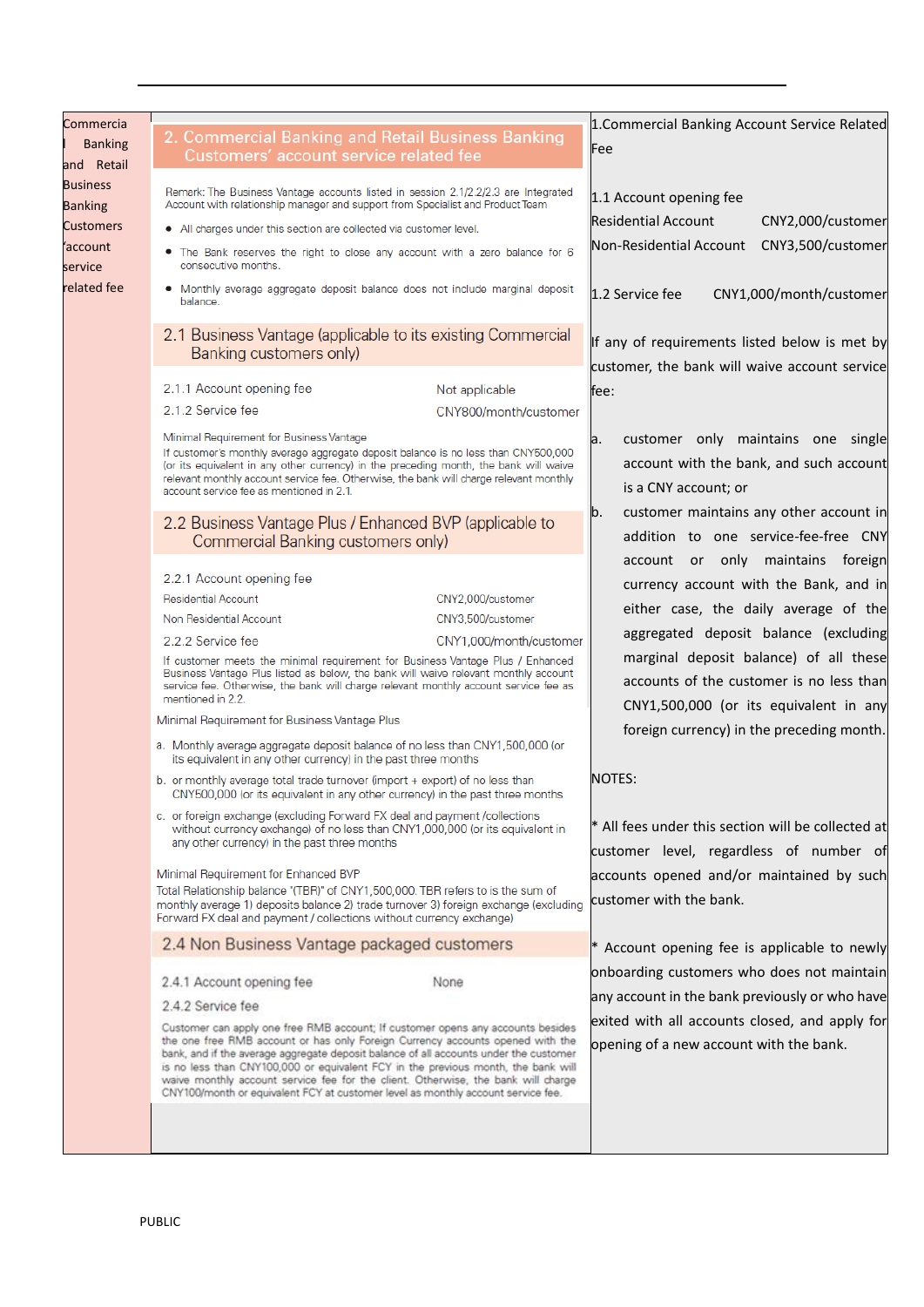| 2.3 Business Vantage Lite (BVL, applicable to Retail<br><b>Business Banking customers only)</b>                                                                                                                                                                                                              |                         | 2. Retail Business Banking Account Related Fee<br>2.1 Business Vantage Lite (BVL) |
|--------------------------------------------------------------------------------------------------------------------------------------------------------------------------------------------------------------------------------------------------------------------------------------------------------------|-------------------------|-----------------------------------------------------------------------------------|
| 2.3.1 Account opening fee                                                                                                                                                                                                                                                                                    |                         |                                                                                   |
| <b>Residential Account</b>                                                                                                                                                                                                                                                                                   | CNY1,000/customer       | 2.1.1 Account opening fee                                                         |
| Non Residential Account                                                                                                                                                                                                                                                                                      | CNY1,500/customer       | <b>Residential Account</b><br>CNY1,000/customer                                   |
| 2.3.2 Service fee                                                                                                                                                                                                                                                                                            | CNY1,000/month/customer | Non-Residential Account<br>CNY1,500/customer                                      |
| If BVL customer meets the minimal requirements listed as below, it can enjoy<br>relevant preferential account service fee.<br>Minimal Requirement for Integrated Total Relationship Balance (ITRB) of BVL                                                                                                    |                         | 2.1.2 Service Fee CNY1,000/month/customer                                         |
| a. If ITRB of last month is less than CNY 500,000 equivalent, monthly service fee<br>of CNY 500 will be charged.                                                                                                                                                                                             |                         |                                                                                   |
| b. If ITRB of last month reaches CNY 500,000 equivalent but is less than CNY                                                                                                                                                                                                                                 |                         | Retail Business Banking may launch pricing                                        |
| 1,000,000, monthly service fee of CNY 300 will be charged.                                                                                                                                                                                                                                                   |                         | programs on Integrated Total Relationship                                         |
| c. If ITRB of last month reaches CNY 1,000,000, service fee will be waived.                                                                                                                                                                                                                                  |                         | Balance (ITRB) of BVL Accounts from time to                                       |
| Integrated Total Relationship Balance (ITRB) is the sum of (1) monthly average aggregate<br>deposit balance of BVL client, (2) foreign exchange (excluding Forward FX deal and                                                                                                                               |                         | time, customers with qualified ITRB can enjoy                                     |
| payment /collections without currency exchange) of BVL client and (3) the Total<br>Relationship Balance (TRB) of associated personal client of last month. If there are                                                                                                                                      |                         | various preferential fee rates by the time, e.g.                                  |
| multiple personal clients associated with the BVL client, the highest TRB will be chosen<br>to calculate ITRB of BVL client.                                                                                                                                                                                 |                         | account opening fee, service fee, etc.                                            |
| * 1. Associated personal clients client means Ultimate Beneficiary Owners (UBO) of the BVL clients,<br>whose written applications have been accepted by the bank, requesting the bank to include their<br>TRB into ITRB of BVL clients. The ownership percentage should reach the threshold specified by the |                         | Integrated Total Relationship Balance (ITRB) is                                   |
| bank from time to time.<br>2. Items included in TRB of associated personal client please refer to the Tariff of Accounts and                                                                                                                                                                                 |                         | defined as below.                                                                 |
| Services for Personal Customers, which is amended by the bank from time to time.                                                                                                                                                                                                                             |                         |                                                                                   |
|                                                                                                                                                                                                                                                                                                              |                         | Integrated Total Relationship Balance (ITRB) is                                   |
|                                                                                                                                                                                                                                                                                                              |                         | the sum of (1) monthly average aggregate                                          |
|                                                                                                                                                                                                                                                                                                              |                         | deposit balance of BVL client, (2) foreign                                        |
|                                                                                                                                                                                                                                                                                                              |                         | exchange (excluding Forward FX deal and                                           |
|                                                                                                                                                                                                                                                                                                              |                         | /collections<br>without<br>payment<br>currency                                    |
|                                                                                                                                                                                                                                                                                                              |                         | exchange) of BVL client and (3) the Total                                         |
|                                                                                                                                                                                                                                                                                                              |                         | Relationship Balance (TRB) of associated                                          |
|                                                                                                                                                                                                                                                                                                              |                         | personal client of last month. If there are                                       |
|                                                                                                                                                                                                                                                                                                              |                         | multiple personal clients associated with the                                     |
|                                                                                                                                                                                                                                                                                                              |                         | BVL client, the highest TRB will be chosen to                                     |
|                                                                                                                                                                                                                                                                                                              |                         | calculate ITRB of BVL client.                                                     |
|                                                                                                                                                                                                                                                                                                              |                         |                                                                                   |
|                                                                                                                                                                                                                                                                                                              |                         | Associated personal clients client means<br>1.                                    |
|                                                                                                                                                                                                                                                                                                              |                         | Ultimate Beneficiary Owners (UBO) of the BVL                                      |
|                                                                                                                                                                                                                                                                                                              |                         | clients, whose written applications have been                                     |
|                                                                                                                                                                                                                                                                                                              |                         | accepted by the bank, requesting the bank to                                      |
|                                                                                                                                                                                                                                                                                                              |                         | include their TRB into ITRB of BVL clients. The                                   |
|                                                                                                                                                                                                                                                                                                              |                         | ownership percentage should reach the                                             |
|                                                                                                                                                                                                                                                                                                              |                         |                                                                                   |
|                                                                                                                                                                                                                                                                                                              |                         | threshold specified by the bank from time to                                      |
|                                                                                                                                                                                                                                                                                                              |                         | time.                                                                             |
|                                                                                                                                                                                                                                                                                                              |                         | Items included in TRB of associated<br>2.                                         |
|                                                                                                                                                                                                                                                                                                              |                         | personal client please refer to the Tariff of                                     |
|                                                                                                                                                                                                                                                                                                              |                         | Accounts and Services for Personal Customers,                                     |
|                                                                                                                                                                                                                                                                                                              |                         | which is amended by the bank from time to                                         |
|                                                                                                                                                                                                                                                                                                              |                         | time.                                                                             |